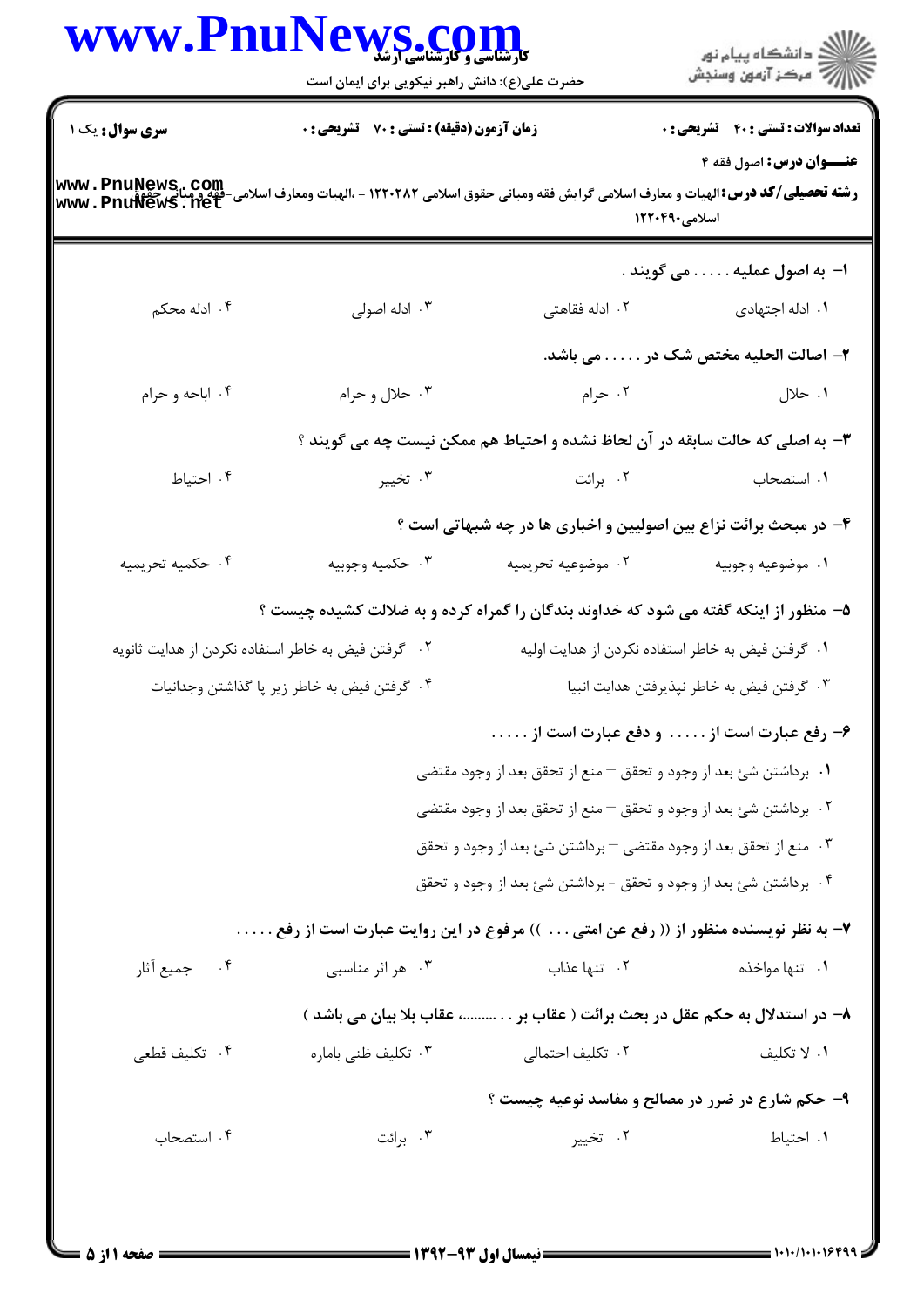|                                             | WWW.PnuNews.com                                                                              |                           | ڪ دانشڪاه پيام نور<br>//> مرڪز آزمون وسنڊش                             |
|---------------------------------------------|----------------------------------------------------------------------------------------------|---------------------------|------------------------------------------------------------------------|
|                                             | حضرت علی(ع): دانش راهبر نیکویی برای ایمان است                                                |                           |                                                                        |
| <b>سری سوال : ۱ یک</b>                      | <b>زمان آزمون (دقیقه) : تستی : 70 ٪ تشریحی : 0</b>                                           |                           | <b>تعداد سوالات : تستی : 40 ٪ تشریحی : 0</b>                           |
|                                             |                                                                                              |                           | عنــوان درس: اصول فقه ۴<br>اسلامی۱۲۲۰۴۹۰                               |
|                                             |                                                                                              |                           | ۱۰– کدام گزینه صحیح است؟                                               |
|                                             | ۰۲ اصل حکمی بر اصل موضوعی مقدم است.                                                          |                           | ۰۱ اصل موضوعی بر اصل حکمی مقدم است.                                    |
|                                             | ۰۴ برائت شرعی اصل موضوعی است.                                                                |                           | ۰۳ عدم بیان مشک در حکم شرعی است                                        |
|                                             |                                                                                              |                           | 11- بین اصل موضوعی و اصل حکمی کدامیک حاکم است ؟                        |
|                                             | ۰۲ اصل حکمی                                                                                  |                           | ۰۱ اصل موضوعی                                                          |
|                                             | ۰۴ هیچ کدام                                                                                  |                           | ۰۳ هر کدام در جایگاه خود حاکم اند                                      |
|                                             |                                                                                              |                           | <b>۱۲</b> - معیار در پذیرش اصالت التخییر چیست؟                         |
| ۰۴ عدم امکان احتیاط                         | ٠٣ امكان احتياط                                                                              | ۰۲ امکان برائت            | ٠١. امكان استصحاب                                                      |
|                                             |                                                                                              |                           | ۱۳- حکم دوران امر بین محذورین با جهل در نوع حکم توصلی چیست ؟           |
| ۰۴ احتياط شرعي                              | ۰۳ احتياط عقلى                                                                               | ۰۲ برائت عقلی             | ۰۱ برائت شرعی                                                          |
|                                             | ۱۴- در مواردی که نمی دانیم که امر به شئ شرط برای صحت است یا مانع مثل جهر در صلاهٔ حکم چیست ؟ |                           |                                                                        |
| ۰۴ استصحاب                                  | ۰۳ احتیاط                                                                                    | ۰۲ برائت                  | ۰۱ تخییر                                                               |
|                                             |                                                                                              |                           | ۱۵– کدامیک از موارد زیر مجرای اصالت الاحتیاط نیست ؟                    |
|                                             | ۰۲ شبهه بدویه                                                                                |                           | ٠١. شبهه تكليفيه قبل از فحص                                            |
| ۰۴ جایی که دایر بین وجوب فعل و ترک فعل باشد |                                                                                              | ۰۳ شبه تكليفيه بعد از فحص |                                                                        |
|                                             | ۱۶– در بحث احتیاط در شبهات تحریمیه کدامیک از موارد زیر در منشاء شک مورد بحث واقع می شود ؟    |                           |                                                                        |
| ۰۴ خلط در امور خارجی                        | ۰۳ تعارض نص                                                                                  | ۰۲ اجمال نص               | ۰۱ فقدان نص                                                            |
|                                             |                                                                                              |                           | <b>۱۷- علم اجمالی به تکلیف در چه صورتی منجز است</b> ؟                  |
|                                             | ۰۲ اطلاق دلیل                                                                                |                           | ۰۱ تکلیف را در هر حال بوجود آورد                                       |
|                                             | ۰۴ مطلق                                                                                      |                           | ۰۳ علم به واسطه اماره                                                  |
|                                             |                                                                                              |                           | 18- در چه صورتی علم اجمالی منجز شده و باعث می شود تا احتیاط لازم شود ؟ |
|                                             | ۰۲ اصل تکلیف ظنی باشد                                                                        |                           | ۰۱ اصل تكليف قطعي باشد                                                 |
|                                             | ۰۴ اصل دلیل روشن باشد                                                                        |                           | ۰۳ همه تكاليف محتمل باشد                                               |
|                                             |                                                                                              |                           |                                                                        |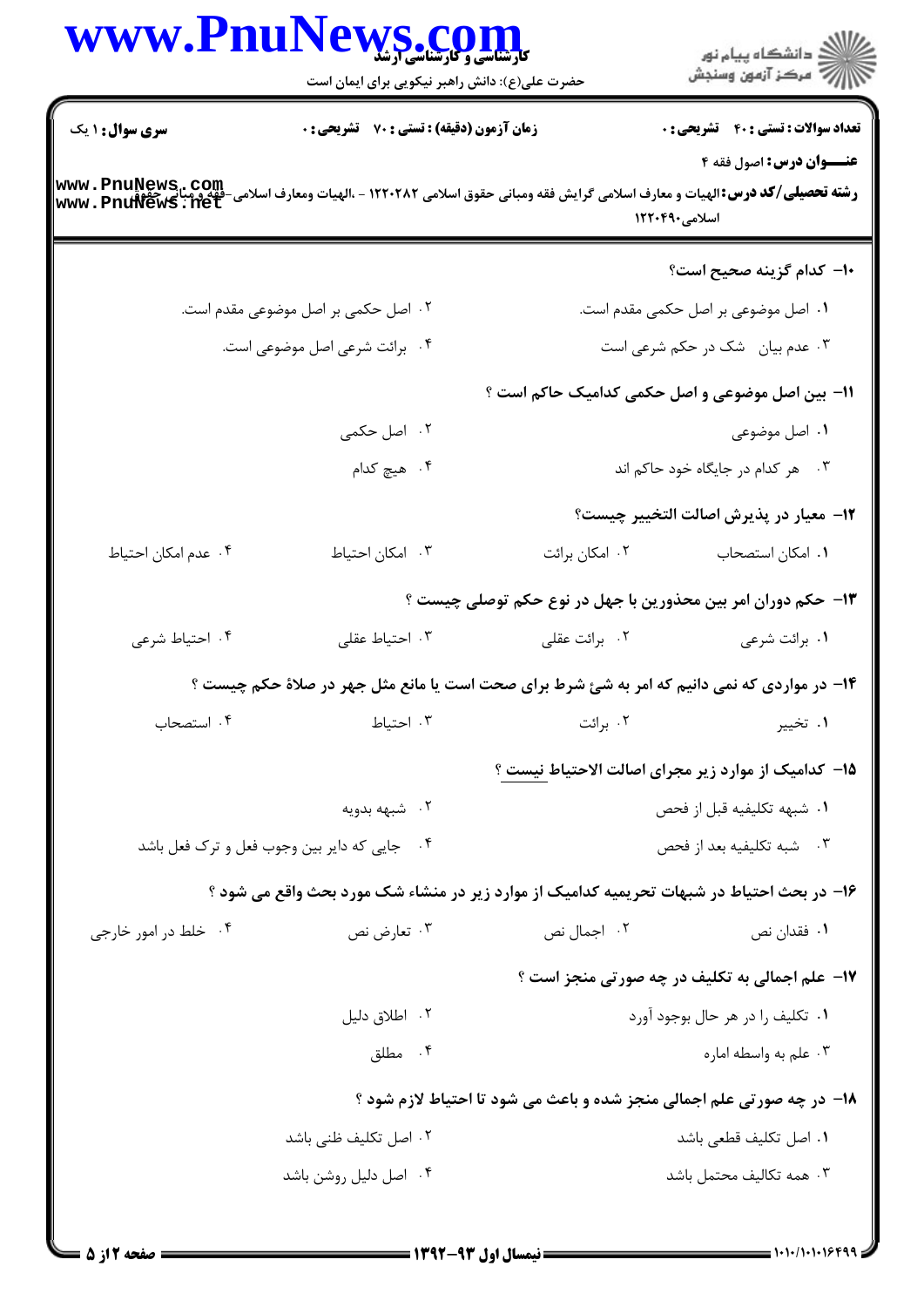|                                                                                                                                                                            | WWW.PnuNews.com<br>حضرت علی(ع): دانش راهبر نیکویی برای ایمان است |                                                                                                                                                                       |                                                                                          |
|----------------------------------------------------------------------------------------------------------------------------------------------------------------------------|------------------------------------------------------------------|-----------------------------------------------------------------------------------------------------------------------------------------------------------------------|------------------------------------------------------------------------------------------|
| <b>سری سوال : ۱ یک</b><br><b>رشته تحصیلی/کد درس:</b> الهیات و معارف اسلامی گرایش فقه ومبانی حقوق اسلامی ۱۲۲۰۲۸۲ - ،الهیات ومعارف اسلامی-فقه و مبان<br>WWW . PnulVewS . net | زمان آزمون (دقیقه) : تستی : 70 ٪ تشریحی : 0                      |                                                                                                                                                                       | <b>تعداد سوالات : تستي : 40 - تشريحي : 0</b><br>عنــوان درس: اصول فقه ۴<br>اسلامی۱۲۲۰۴۹۰ |
|                                                                                                                                                                            |                                                                  | ۱۹– چرا در جایی که شخص مضطر به استفاده از یکی از اطراف علم اجمالی بعد از دانستن اینکه یکی از این موارد حرام است                                                       | باید از طرف دیگر اجتناب کند ؟                                                            |
|                                                                                                                                                                            | ۰۲ زیر دلیل حاکم است                                             |                                                                                                                                                                       | ۰۱ زیرا دلیل قطعی است                                                                    |
|                                                                                                                                                                            | ۰۴ زیرا طرف دیگر از آثار علم اجمالی فعلی است                     |                                                                                                                                                                       | ۰۳ زیرا طرف دیگر از آثار علم اجمالی سابق است                                             |
|                                                                                                                                                                            |                                                                  | +۲- هرگاه شئ به نجاستی برخورد کرد که ما علم قطعی به نجاست آن نداریم بلکه نجاست آن به واسطه عقل یا شرع ثابت شده<br>مثل علم اجمالی نظر اصولیین متأخر در این مورد چیست ؟ |                                                                                          |
| ۰۴ هيچ اصلي ندارد                                                                                                                                                          | ۰۳ بستگی به موارد دارد                                           | ٠٢ عدم وجوب اجتناب                                                                                                                                                    | ٠١. وجوب اجتناب                                                                          |
|                                                                                                                                                                            |                                                                  | <b>۲۱</b> - در علم اجمالی در شبهات وجوبیه که شک بین متباینین باشد تکلیف چیست ؟                                                                                        |                                                                                          |
| ۰۴ استصحاب                                                                                                                                                                 | ۰۳ احتیاط                                                        | ۰۲ برائت                                                                                                                                                              | ۰۱ تخيير                                                                                 |
|                                                                                                                                                                            |                                                                  | ۲۲– حکم اضافه آوردن چیزی در نماز سهوا اگر گفتیم شارع دستور داده است که نماز بخوان و حق اضافه کردن نداری چیست ؟                                                        |                                                                                          |
| ۰۴ باطل است مشروط                                                                                                                                                          | ۰۳ صحیح است مشروط                                                | ٠٢ باطل است مطلقا                                                                                                                                                     | ٠١ صحيح است مطلقا                                                                        |
|                                                                                                                                                                            |                                                                  | <b>۲۳</b> - در مورد جایی که شک کردیم این جزء ، شرط در صحت است یا مانع ، تکلیف چیست ؟                                                                                  |                                                                                          |
| ۰۴ استصحاب                                                                                                                                                                 | ۰۳ احتیاط                                                        | ۰۲ تخيير                                                                                                                                                              | ۰۱ برائت                                                                                 |
|                                                                                                                                                                            |                                                                  |                                                                                                                                                                       | ۲۴− جریان برائت در شبهات حکمیه ، مشروط به  است .                                         |
|                                                                                                                                                                            | ۰۲ فحص و پیدا نکردن دلیل اجتهادی                                 |                                                                                                                                                                       | ٠١ مطلق فحص                                                                              |
|                                                                                                                                                                            | ۰۴ شرطی نیست                                                     |                                                                                                                                                                       | ۰۳ فحص و پیدا نکردن دلیل فقاهتی                                                          |
|                                                                                                                                                                            |                                                                  |                                                                                                                                                                       | ۲۵– عمل جاهل مقصر در نماز باطل است مگر                                                   |
|                                                                                                                                                                            |                                                                  |                                                                                                                                                                       | ۰۱ نماز را شکسته بخواند در جایی که باید کامل بخواند                                      |
|                                                                                                                                                                            |                                                                  |                                                                                                                                                                       | ٠٢ نماز را كامل بخواند جايي كه شكسته است                                                 |
|                                                                                                                                                                            |                                                                  | ۰۳ در هر صورت شکسته بخواند جایی که باید کامل می خوانده                                                                                                                |                                                                                          |
|                                                                                                                                                                            |                                                                  |                                                                                                                                                                       | ۰۴ هیچکدام                                                                               |
|                                                                                                                                                                            |                                                                  |                                                                                                                                                                       |                                                                                          |
|                                                                                                                                                                            |                                                                  |                                                                                                                                                                       |                                                                                          |
|                                                                                                                                                                            |                                                                  |                                                                                                                                                                       |                                                                                          |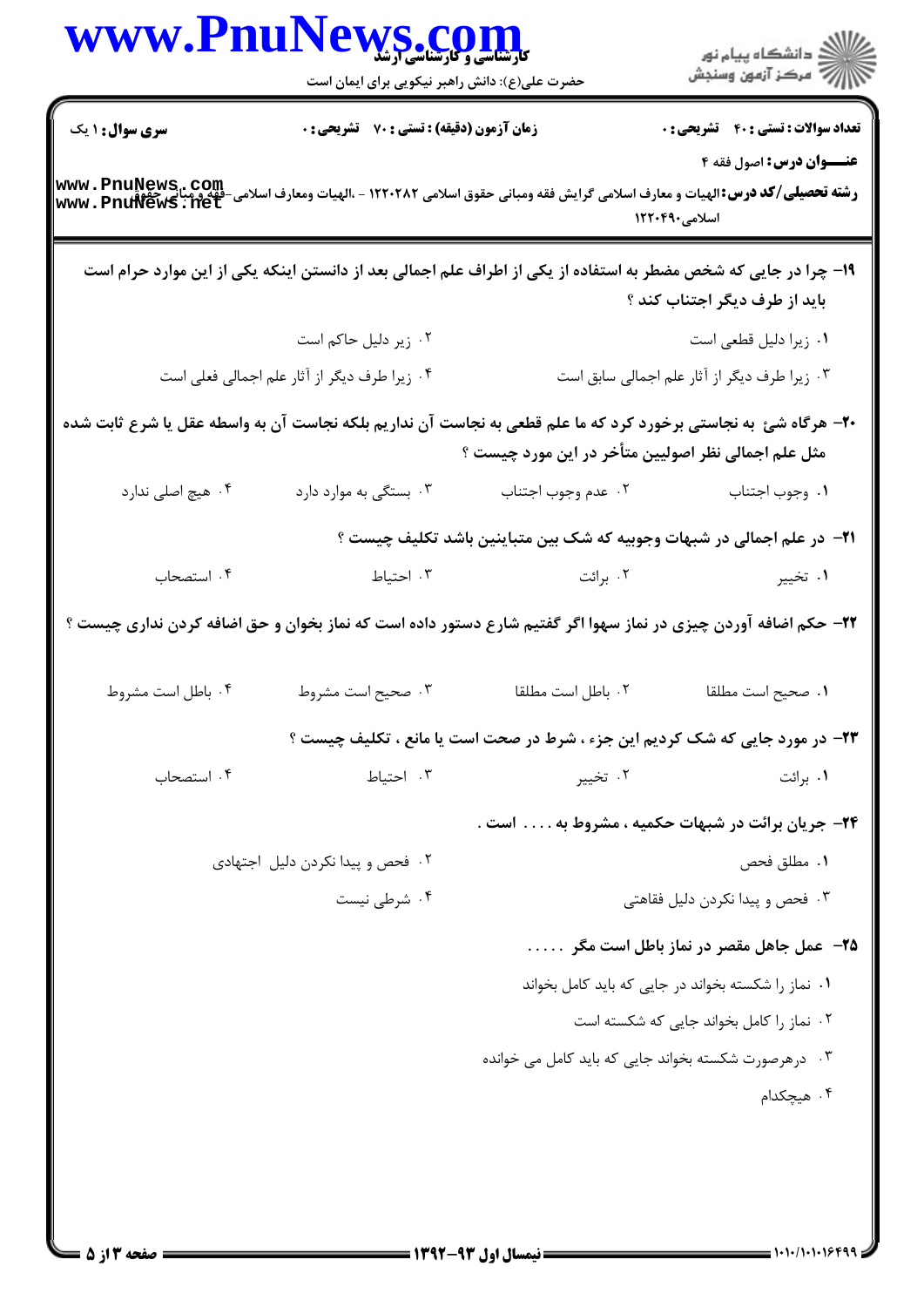|                        | WWW.PnuNews.com<br>حضرت علی(ع): دانش راهبر نیکویی برای ایمان است                                                                                                                                      |                      | الاد دانشگاه پيام نور<br>الاستمرکز آزمون وسنجش                              |
|------------------------|-------------------------------------------------------------------------------------------------------------------------------------------------------------------------------------------------------|----------------------|-----------------------------------------------------------------------------|
| سری سوال : ۱ یک        | <b>زمان آزمون (دقیقه) : تستی : 70 گشریحی : 0</b><br><b>رشته تحصیلی/کد درس:</b> الهیات و معارف اسلامی گرایش فقه ومبانی حقوق اسلامی ۱۲۲۰۲۸۲ - ،الهیات ومعارف اسلامی-فقه و مبانع<br>www . PnulVewS . net |                      | <b>تعداد سوالات : تستی : ۴۰ ٪ تشریحی : 0</b><br>عنــوان درس: اصول فقه ۴     |
|                        |                                                                                                                                                                                                       |                      | اسلامی۱۲۲۰۴۹۰                                                               |
|                        |                                                                                                                                                                                                       |                      | ۲۶- محمول در قاعده است ولی در مسئله اصولی می باشد .                         |
|                        | ۰۲ حجت و عدم حجت – حکم فرعی تکلیفی و وضعی                                                                                                                                                             |                      | ١. حكم فرعي تكليفي و وضعي – حجت و عدم حجت                                   |
|                        | ۰۴ در هر دو حجت و عدم حجت                                                                                                                                                                             |                      | ۰۳ در هر دو حکم فرعی تکلیفی                                                 |
|                        |                                                                                                                                                                                                       |                      | ٢٧- آيا قاعده يقين حجت است ؟                                                |
| ۰۴ بستگی به موارد دارد | ٠٣ حجت نيست مطلقا                                                                                                                                                                                     | ٠٢ حجت است مشروط     | ٠١ حجت است مطلقا                                                            |
|                        |                                                                                                                                                                                                       |                      | ۲۸- تقسیم استصحاب به امر وجوبی و عدمی به چه اعتباری است ؟                   |
| ۰۴ به اعتبار استصحاب   | ۰۳ به اعتبار مستصحّب                                                                                                                                                                                  | ٠٢ به اعتبار شک لاحق | ٠١. به اعتبار شک سابق                                                       |
|                        |                                                                                                                                                                                                       |                      | ۲۹- روایت (( اذا شککت فابن علی الیقین )) در استصحاب چه بخش را ثابت می کند ؟ |
|                        | ٠٢ فعليت شک                                                                                                                                                                                           |                      | ٠١ فعليت يقين                                                               |
|                        | ۰۴ تقدم زمان يقين بر شک                                                                                                                                                                               |                      | ۰۳ فعلیت یقین و شک                                                          |
|                        | ۳۰– در مورد شک، در پیدا شدن حدث بعد از وضو، در بحث استصحاب، شک در می باشد .                                                                                                                           |                      |                                                                             |
|                        | ۰۲ مقتضی                                                                                                                                                                                              |                      | ۰۱ رافع                                                                     |
|                        | ۰۴ هیچ کدام جاری نمی شود                                                                                                                                                                              |                      | ۰۳ هر دو جاری می شوند                                                       |
|                        |                                                                                                                                                                                                       |                      | ۳۱– شک اصولی که در باب استصحاب مطرح شده عبارت است از                        |
| ۰۴ ظن                  | ۰۳ شک                                                                                                                                                                                                 |                      | ۰۱ هر گونه احتمالی است مسلم ۲۰ وهم                                          |
|                        | 32- اصلی که یک امر خارجی را اثبات می کند تا اینکه حکم شرعی بر آن بار شود چه اصلی است ؟                                                                                                                |                      |                                                                             |
| ۰۴ اصل وجودی           | ۰۳ اصل عدم                                                                                                                                                                                            | ۰۲ اصل مثبت          | ٠١. اصالت الصحه                                                             |
|                        | ۳۳- در بحث استصحاب در حادثین اگر هر دو تاریخ مجهول بود و شک در تقدم و تأخر داشتیم در کدامیک استصحاب جاری                                                                                              |                      |                                                                             |
|                        |                                                                                                                                                                                                       |                      | می شود؟                                                                     |
|                        | ۰۲ در هر دو جاری نمی شود                                                                                                                                                                              |                      | ۰۱ در هر دو جاری می شود                                                     |
|                        | ۰۴ در این موارد جای برائت است                                                                                                                                                                         |                      | ٠٣ اصلا بحث استصحاب در اين موارد معنا ندارد                                 |
|                        |                                                                                                                                                                                                       |                      | ۳۴- مستند قاعده ید کدام یک از موارد زیر می باشد؟                            |
| ۰۴ سیره عقلا           | ۰۳ سیره متشرعین                                                                                                                                                                                       | ۰۲ سیره عرف خاص      | ۰۱ سیره عرف عام                                                             |